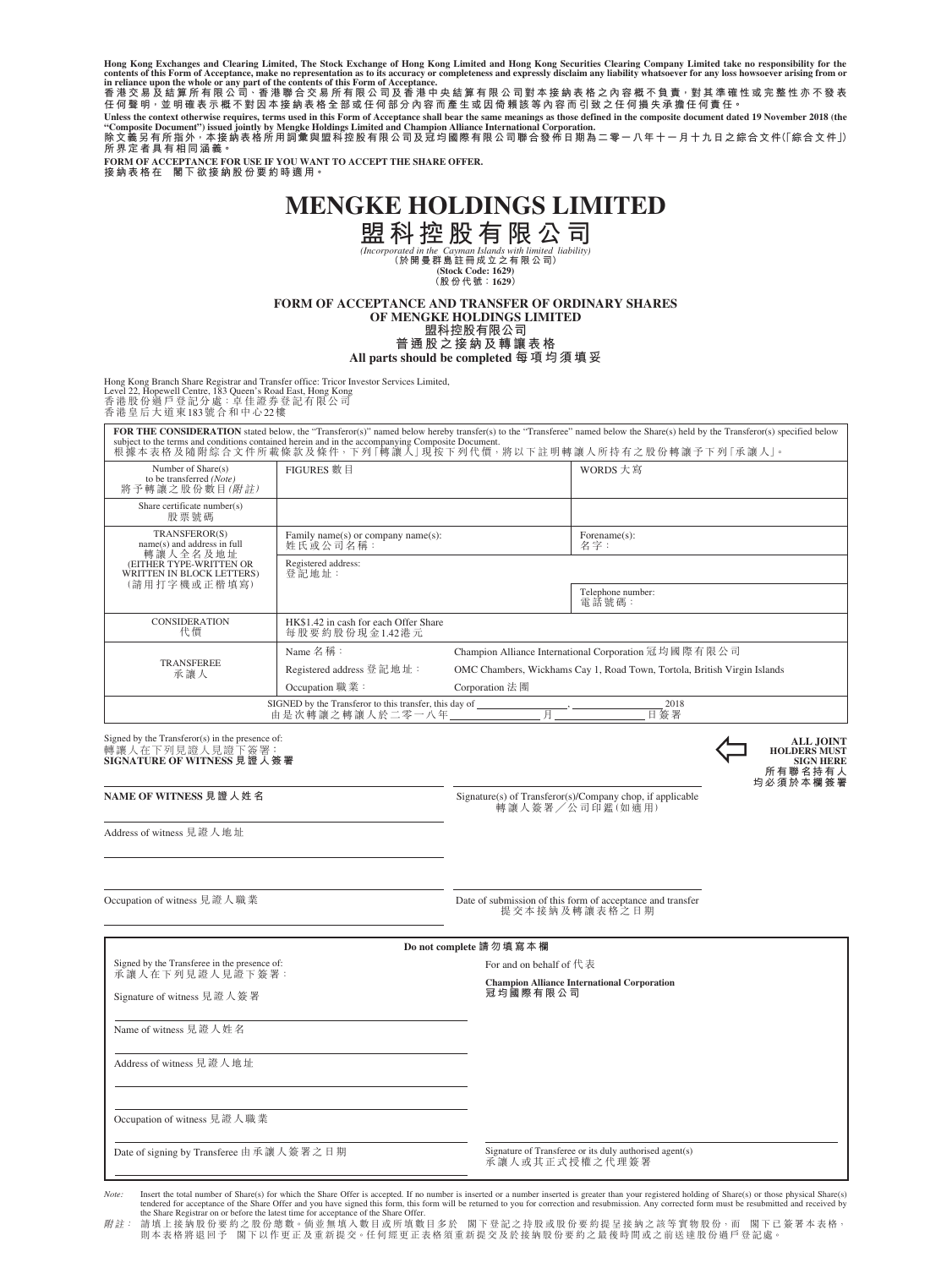#### **THIS FORM OF ACCEPTANCE IS IMPORTANT AND REQUIRES YOUR IMMEDIATE ATTENTION.**

**If you are in any doubt as to any aspect about this Form of Acceptance or as to the action to be taken, you should consult a licensed securities dealer or registered institution in securities, a bank manager, solicitor, professional accountant or other professional adviser.**

**If you have sold or otherwise transferred all your Share(s), you should at once hand this Form of Acceptance and the accompanying Composite Document to the**  purchaser(s) or the transferee(s) or to the bank, licensed securities dealer, registered institution in securities, other agent through whom the sale or transfer was effected **for onward transmission to the purchaser(s) or the transferee(s).**

**The making of the Share Offer to Overseas Shareholders may be prohibited or affected by the laws of the relevant jurisdictions. If you are an Overseas Shareholder,**  you should obtain appropriate legal advice regarding the implications of the Share Offer in the relevant jurisdictions with a view to observing any applicable legal<br>or regulatory requirements. It is your responsibility if the relevant jurisdictions in connection therewith, including but not limited to the obtaining of any governmental, exchange control or other consents which may be required and the compliance with other necessary formaliti **accordance with all applicable laws.**

This Form of Acceptance should be read in conjunction with the Composite Document. Unless the context otherwise requires, terms used in this form shall bear the<br>same meanings as defined in the Composite Document dated 19 N

#### **HOW TO COMPLETE THIS FORM OF ACCEPTANCE**

Independent Shareholders are advised to read carefully the Composite Document before deciding whether or not to accept the Share Offer. To accept the Share Offer made<br>by SSIF Securities on behalf of the Offeror, you should than 4:00 p.m. on Monday, 10 December 2018 (or such later time and/or date as the Offeror may determine and announce, with the consent of the Executive, in accordance with the Takeovers Code). The provisions contained in Appendix I to the Composite Document are incorporated into and form part of this Form of Acceptance.

#### **FORM OF ACCEPTANCE IN RESPECT OF THE SHARE OFFER**

#### **To: The Offeror and SSIF Securities**

- 1. My/Our execution of this Form of Acceptance (whether or not such form is dated) will be binding on my/our successors and assignees, and will constitute:
	- (a) my/our irrevocable acceptance of the Share Offer made by SSIF Securities on behalf of the Offeror, as contained in the Composite Document, for the consideration and on and subject to the terms and conditions therein and herein mentioned, in respect of the number of Share(s) specified in this Form of Acceptance;
	- (b) my/our irrevocable instruction and authority to the Offeror, SSIF Securities or their respective agent(s) to send a cheque crossed "Not negotiable account payee only" drawn in my/our favour for the cash consideration to which I/we shall have become entitled under the terms of the Share Offer after<br>deducting all sellers' ad valorem stamp duty payable by me/us in conne risk to the person and the address stated below or, if no name and address is stated below, to me or the first-named of us (in the case of joint registered Shareholders) at the registered address shown in the register of members of the Company as soon as possible but in any event within 7 Business Days of the date of receipt of all the relevant documents by Registrar to rende

*(Insert name and address of the person to whom the cheque is to be sent if different from the registered Shareholder or the first-named of joint registered Shareholders.)*

#### **Name:** (in block letters)

#### **Address:** (in block letters)

- (c) my/our irrevocable instruction and authority to each of the Offeror and/or SSIF Securities and/or such person or persons as any of them may direct for<br>the purpose, on my/our behalf, to make and execute the contract not Laws of Hong Kong) to be made and executed by me/us as the seller(s) of the Share(s) to be sold by me/us under the Share Offer and to cause the same to be stamped and to cause an endorsement to be made on this Form of Acceptance in accordance with the provisions of that Ordinance;
- (d) my/our irrevocable instruction and authority to the Offeror, SSIF Securities or such person or persons as any of them may direct to complete, amend and execute any document on behalf of the person or persons accepting the Share Offer and to do any other act that may be necessary or expedient for the<br>purposes of vesting in the Offeror, or such person or persons as it may d the Share Offer;
- (e) my/our undertaking to execute such further documents and to do such acts and things by way of further assurance as may be necessary or desirable to transfer my/our Share(s) tendered for acceptance under the Share Offer to the Offeror or such person or persons as it may direct free from all third party<br>rights, liens, claims, charges, equities and encumbrances and toget them, including, without limitation, the rights to receive all future dividends and/or other distributions declared, paid or made, if any, on or after the date on which the Share Offer is made, being the date of posting of the Composite Document;
- (f) my/our agreement to ratify each and every act or thing which may be done or effected by the Offeror and/or SSIF Securities and/or their respective agent(s) or such person or persons as any of them may direct on the exercise of any rights contained herein; and
- (g) my/our irrevocable instruction and authority to the Offeror and/or SSIF Securities or their respective agent(s) to collect from the Share Registrar on my/ our behalf the share certificate(s) in respect of the Share(s) due to be issued to me/us in accordance with, and against surrender of, the enclosed transfer receipt(s) and/or other document(s) of title (and/or satisfactory by me/us, and to deliver the same to the Share Registrar and to authorise and instruct the Share Registrar to hold such share certificate(s) subject to the terms and conditions of the Share Offer as if it/they were share certificate(s) delivered to the Share Registrar together with this Form of Acceptance.
- 2. I/We understand that acceptance of the Share Offer by me/us will be deemed to constitute a warranty by me/us to the Offeror and SSIF Securities that (i) the number of Share(s) specified in this Form of Acceptance will be sold free from all third-party rights, liens, claims, charges, equities and encumbrances and together<br>with all rights accruing or attaching thereto or subsequ and (ii) I/we have not taken or omitted to take any action which will or may result in the Offeror, SSIF Securities or any other person acting in breach of the legal<br>or regulatory requirements of any territory in connectio and accept the Share Offer, and any revision thereof, and that such acceptance is valid and binding in accordance with all applicable laws.
- 3. In the event that my/our acceptance is not valid, or is treated as invalid, in accordance with the terms of the Share Offer, all instructions, authorisations and undertakings contained in paragraph 1 above shall cease a or transfer receipt(s) and/or other document(s) of title (and/or satisfactory indemnity or indemnities required in respect thereof), together with this Form of<br>Acceptance duly cancelled, by ordinary post at my/our risk to
	- *Note:* Where you have sent one or more transfer receipt(s) and in the meantime the relevant share certificate(s) has/have been collected by the Offeror and/ or SSIF Securities or their respective agent(s) from the Share Registrar on your behalf, you will be sent such share certificate(s) in lieu of the transfer receipt(s).
- 4. I/We enclose the relevant share certificate(s) and/or transfer receipt(s) and/or other document(s) of title (and/or any satisfactory indemnitive or required in respect thereof) for the whole or part of my/our holding of our own risk.
- 5. I/We warrant and represent to you that I am/we are the registered Shareholder(s) of the number of Share(s) specified in this Form of Acceptance and I/we have the full right, power and authority to sell and pass the titl
- 6. I/We warrant to the Offeror and SSIF Securities that I/we have satisfied the laws of the jurisdiction where my/our address is stated in the register of members of the Company in connection with my/our acceptance of the Share Offer, including the obtaining of any governmental, exchange control or other consents and any registration or filing which may be required and the compliance w
- 7. I/We warrant to the Offeror and the Company that I/we shall be fully responsible for payment of any transfer or other taxes or duties payable in respect of the jurisdiction where my/our address is located as set out in the register of members of the Company in connection with my/our acceptance of the Share Offer.
- 8. I/We acknowledge that, save as expressly provided in the Composite Document and this Form of Acceptance, all acceptance, instructions, authorities and undertakings hereby given shall be irrevocable and unconditional.
- 9. I/We acknowledge that my/our Share(s) sold to the Offeror by way of the Share Offer will be registered under the name of the Offeror or its nominee.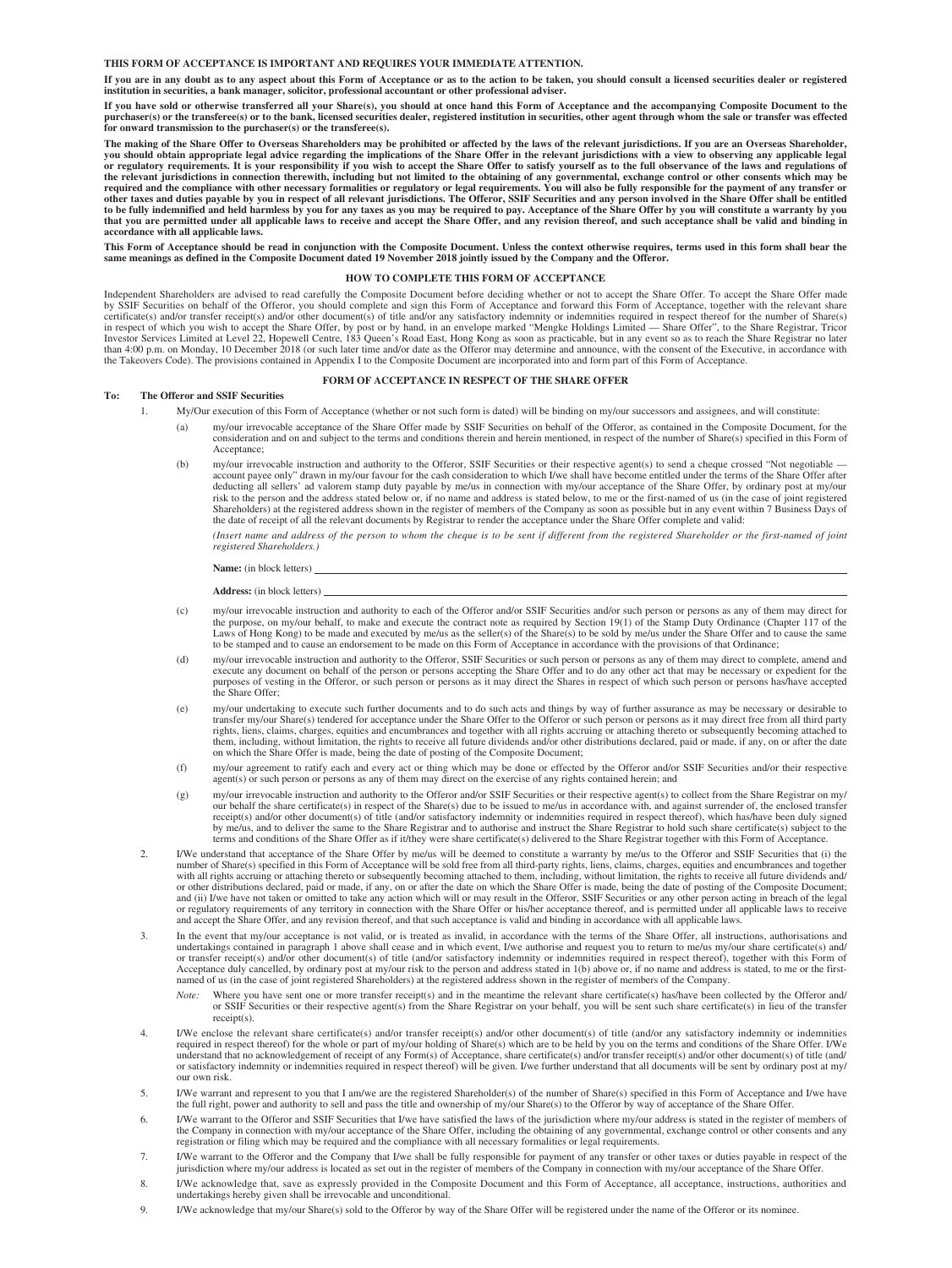**本接納表格乃重要文件,請即處理。**

**閣下對本接納表格之任何內容或應採取之行動如有任何疑問,應諮詢持牌證券交易商或註冊證券機構、銀行經理、律師、專業會計師或其他專業顧問。**

閣下如已將名下之股份全部售出或以其他方式轉讓<sup>,</sup>應立即將本接納表格及隨附之綜合文件送交買主或承讓人<sup>,</sup>或經手買賣或轉讓之銀行<sup>、</sup>持牌 **證券交易商、註冊證券機構或其他代理商,以便轉交買主或承讓人。**

**向海外股東提出股份要約可能會受有關司法權區之法例禁止或影響。倘 閣下為海外股東,應就股份要約於有關司法權區之影響自行尋求適當之** 法律意見<sup>,</sup>並 遵 守 任 何 適 用 法 律 或 監 管 規 定 。 閣 下 如 欲 接 納 股 份 要 約 <sup>,</sup>須 自 行 負 責 就 此 全 面 遵 守 有 關 司 法 權 區 之 法 例 及 規 例 (包 括 但 不 限 於 取 **得任何可能規定之政府、外匯管制或其他同意,以及遵守其他必要手續或監管或法律規定)。 閣下亦須全面負責支付 閣下於所有有關司法權區 應付之任何轉讓稅或其他稅項及徵費。要約人、山證國際證券及任何參與股份要約之人士均有權獲悉數彌償及毋須就 閣下可能須支付之任何稅 項承擔任何責任。 閣下接納股份要約將構成 閣下保證, 閣下根據所有適用法例獲准收取及接納股份要約及其任何修訂,而根據所有適用法例, 該接納為有效及具約束力。**

**本接納表格應與綜合文件一併閱讀。除文義另有規定外,本表格所用詞彙與本公司與要約人聯合發佈日期為二零一八年十一月十九日之綜合文 件所界定者具相同涵義。**

#### **本接納表格填寫方法**

獨立股東決定是否接納股份要約前,務請細閱綜合文件。 閣下如欲接納山證國際證券代表要約人提出之股份要約,應填妥及簽署本接納表格, 並將本接納表格連同 閣下欲接納股份要約之股份數目之相關股票及╱或過戶收據及╱或其他所有權文件及╱或就此所需並令人信納之任何彌 債保證,於實際可行情況下盡快郵寄或親自送交股份過戶登記處卓佳證券登記有限公司(地址為香港皇后大道東183號合和中心22樓),信封面須 註明「盟科控股有限公司 — 股份要約」,惟無論如何必須於二零一八年十二月十日(星期一)下午四時正(或要約人徵得執行人員同意後根據收購守 則可能釐定及公佈之有關較後時間及╱或日期)前送達股份過戶登記處。綜合文件附錄一所載之條文納入本接納表格並構成其中部分。

#### **股份要約之接納表格**

# **致: 要約人及山證國際證券**

- 1. 本人╱吾等一經簽立本接納表格(不論該表格是否已註明日期),本人╱吾等之承繼人及受讓人將受此約束,並表示:
	- (a) 本人/吾等按綜合文件及本表格所載代價及條款與條件,就本接納表格所列明之股份數目,不可撤回地接納綜合文件所載 由山證國際證券代表要約人提出之股份要約;
	- (b) 本人/吾等不可撤回地指示及授權要約人、山證國際證券或彼等各自之代理,各自就本人/吾等根據股份要約之條款應得 之現金代價(扣除本人╱吾等就本人╱吾等接納股份要約應付之所有賣方從價印花稅),以「不得轉讓 — 只准入抬頭人賬戶」 方式向本人/吾等開出劃線支票,然後盡快惟無論如何於過戶登記處接獲所有相關文件致使股份要約項下之接納為完整及 有效之日起計7個營業日內,按以下地址以平郵寄予以下人士,或如無於下欄填上姓名及地址,則按本公司股東名冊所示登 記地址寄予本人或吾等當中名列首位者(如屬聯名登記股東),郵誤風險概由本人╱吾等承擔;

(倘收取支票之人士並非登記股東或名列首位之聯名登記股東,則請在本欄填上該名人士之姓名及地址。)

**姓名:**(請用正楷填寫)

**地址:**(請用正楷填寫)

- (c) 本人╱吾等不可撤回地指示及授權要約人及╱或山證國際證券及╱或彼等任何一方可能就此指定之一名或多名有關人士, 各自代表本人╱吾等製備及簽立香港法例第117章印花稅條例第19(1)條規定本人╱吾等作為根據股份要約出售股份之賣方 須製備及簽立之成交單據,並按該條例之規定安排該單據加蓋印花及安排在本接納表格背書證明;
- (d) 本人╱吾等不可撤回地指示及授權要約人、山證國際證券或彼等任何一方可能指定之一名或多名有關人士代表接納股份要 約之一名或多名人士填妥、修改及簽立任何文件及採取任何其他必須或適當之行動,使已接納股份要約之一名或多名有關 人士之股份歸要約人或其可能指定之一名或多名有關人士所有;
- (e) 本人╱吾等承諾於必需或合宜時簽立有關其他文件及辦理有關其他行動及事項,以將本人╱吾等就接納股份要約提交之股 份轉讓予要約人或其可能指定之一名或多名有關人士,該等股份不附帶一切第三方權利、留置權、申索權、押記、衡平權及 產權負擔,並連同累算或附帶或其後附帶之一切權利(包括但不限於收取於作出股份要約之日(即寄發綜合文件之日)或之後 宣派、派付或作出之一切未來股息及╱或其他分派(如有)之權利);
- (f) 本人╱吾等同意追認要約人及╱或山證國際證券及╱或彼等各自之代理或彼等任何一方可能指定之一名或多名有關人士於 行使本表格所載任何權利時可能作出或進行之各種行動或事宜;及
- (g) 本人╱吾等不可撤回地指示及授權要約人及╱或山證國際證券或彼等各自之代理,代表本人╱吾等交回隨附經本人╱吾等 正式簽署之過戶收據及╱或其他所有權文件(及╱或就此所需並令人信納之彌償保證),憑此向股份過戶登記處領取本人╱ 吾等就股份應獲發之股票,並將有關股票送交股份過戶登記處,且授權及指示股份過戶登記處根據股份要約之條款及條件 持有該等股票,猶如該(等)股票已連同本接納表格一併送交股份過戶登記處。
- 2. 本人/吾等明白本人/吾等接納股份要約,將被視為構成本人/吾等向要約人及山證國際證券保證(i)本接納表格所註明股份數目 將在不附帶一切第三方權利、留置權、申索權、押記、衡平權及產權負擔,並連同累算或附帶或其後附帶之一切權利(包括但不限於 收取於作出股份要約之日(即寄發綜合文件之日)或之後宣派、派付或作出之一切未來股息及/或其他分派(如有)之權利)下出售;及(ii) 本人╱吾等並無採取或不採取任何行動而將或可能致使要約人、山證國際證券或任何其他人士違反任何地區與股份要約或其接納 有關之法律或監管規定,且彼根據所有適用法例獲准接獲及接納股份要約及其任何修訂,而根據所有適用法例,該接納為有效及具 有約束力。
- 3. 倘按股份要約之條款本人╱吾等之接納屬無效或被視為無效,則上文第1段所載之所有指示、授權及承諾均會失效。在此情況下, 本人╱吾等授權並懇請 閣下將本人╱吾等之股票及╱或過戶收據及╱或其他所有權文件(及╱或就此所需並令人信納之彌償保證) 連同已正式註銷之本接納表格以平郵一併寄予上文1(b)所列之人士及地址,或如未有列明姓名及地址,則按本公司股東名冊所示登 記地址寄予本人或吾等當中名列首位者(如為聯名登記股東),郵誤風險概由本人/吾等承擔

附註: 倘 閣下交出一份或以上股份過戶收據,而要約人及╱或山證國際證券或彼等各自之代理已代表 閣下從股份過戶登記處領 取有關股票,則發還予 閣下者將為該(等)股票而非過戶收據。

- 4. 本人/吾等茲附上本人/吾等持有之全部或部分股份之相關股票及/或過戶收據及/或其他所有權文件(及/或就此所需並令人<br>信納之任何彌償保證),由 閣下按股份要約之條款及條件予以保存。本人/吾等明白任何交回之接納表格、股票及/或過戶收據 及/或其他所有權文件(及/或就此所需並令人信納之彌償保證)概不獲發收據。本人/吾等亦了解所有文件將以平郵寄發且一切 郵誤風險概由本人╱吾等自行承擔。
- 5. 本人╱吾等向 閣下保證及聲明,本人╱吾等為本接納表格所註明股份數目之登記股東,而本人╱吾等有十足權利、權力及授權以 接納股份要約之方式,向要約人出售及移交本人╱吾等之股份之所有權及擁有權。
- 本人╱吾等向要約人及山證國際證券保證,本人╱吾等已遵守在本公司股東名冊上列示本人╱吾等地址所在司法權區關於本人 吾等接納股份要約方面之法例,包括獲得任何所需之政府、外匯管制或其他同意及任何註冊或存檔,及辦理一切必須之手續或遵守 法律規定。
- 7. 本人╱吾等向要約人及本公司保證,本人╱吾等須就支付在本公司股東名冊上載列本人╱吾等地址所在司法權區關於本人╱吾等 接納股份要約方面應付之任何轉讓稅或其他稅項或徵稅承擔全部責任。
- 8. 本人╱吾等知悉,除綜合文件及本接納表格明文規定外,據此作出之所有接納、指示、授權及承諾均不可撤回及為無條件。
- 9. 本人╱吾等知悉,本人╱吾等以股份要約之方式向要約人出售之股份將以要約人或其代名人名義登記。